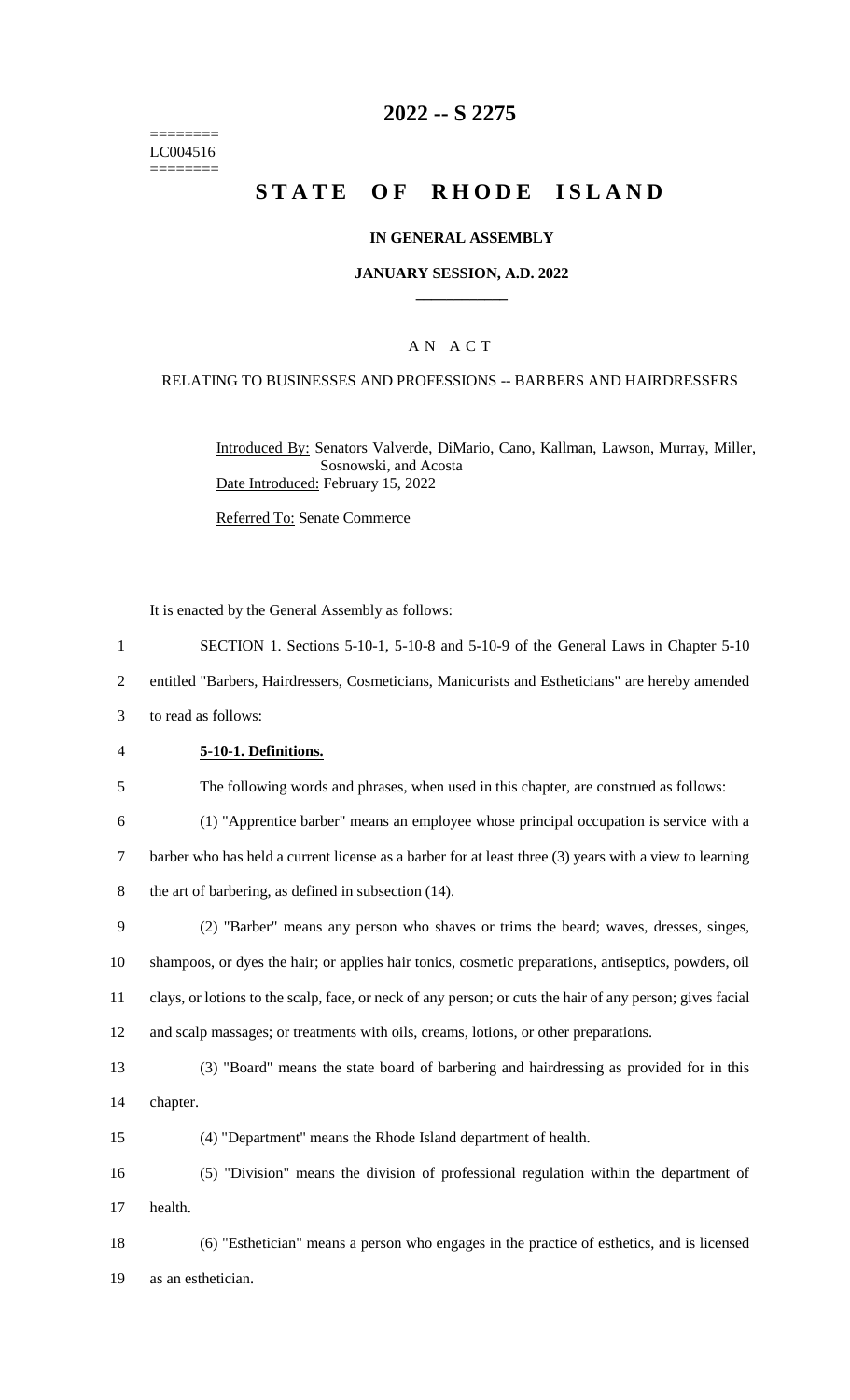(7) "Esthetician shop" means a shop licensed under this chapter to do esthetics of any

person.

 (8) "Esthetics" means the practice of cleansing, stimulating, manipulating, and beautifying skin, including, but not limited to, the treatment of such skin problems as dehydration, temporary capillary dilation, excessive oiliness, and clogged pores.

 (9) "Hair design shop" means a shop licensed under this chapter to do barbering or hairdressing/cosmetology, or both, to any person.

8 (10)(i) "Hairdresser and cosmetician" means any person who arranges, dresses, curls, cuts, waves, singes, bleaches, or colors the hair or treats the scalp, or manicures the nails of any person, either with or without compensation, or who, by the use of the hands or appliances, or of cosmetic preparations, antiseptics, tonics, lotions, creams, powders, oils or clays, engages, with or without compensation, in massaging, cleansing, stimulating, manipulating, exercising, or beautifying, or in doing similar work upon the neck, face, or arms, or who removes superfluous hair from the body of any person.

 (ii) "Apprentice hairdresser" means an employee whose principal occupation is service 16 with a hairdresser who has held a current license as a hairdresser for at least three (3) years with a 17 view to learning the art of hairdressing as defined in subsection (15) of this section.

 (11) "Instructor" means any person licensed as an instructor under the provisions of this chapter.

 (12) "Manicuring shop" means a shop licensed under this chapter to do manicuring only on the nails of any person.

 (13) "Manicurist" means any person who engages in manicuring for compensation and is duly licensed as a manicurist.

 (14) "Practice of barbering" means the engaging by any licensed barber in all, or any combination of, the following practices: shaving or trimming the beard or cutting the hair; giving facial and scalp massages or treatments with oils, creams, lotions, or other preparations, either by hand or mechanical appliances; singeing, shampooing, arranging, dressing, curling, waving, chemical waving, hair relaxing, or dyeing the hair or applying hair tonics; or applying cosmetic preparations, antiseptics, powders, oils, clays, or lotions to the scalp, face, or neck.

 (15) "Practice of hairdressing and cosmetic therapy" means the engaging by any licensed hairdresser and cosmetician in any one or more of the following practices: the application of the hands or of mechanical or electrical apparatus, with or without cosmetic preparations, tonics, lotions, creams, antiseptics, or clays, to massage, cleanse, stimulate, manipulate, exercise, or otherwise to improve or to beautify the scalp, face, neck, shoulders, arms, bust, or upper part of the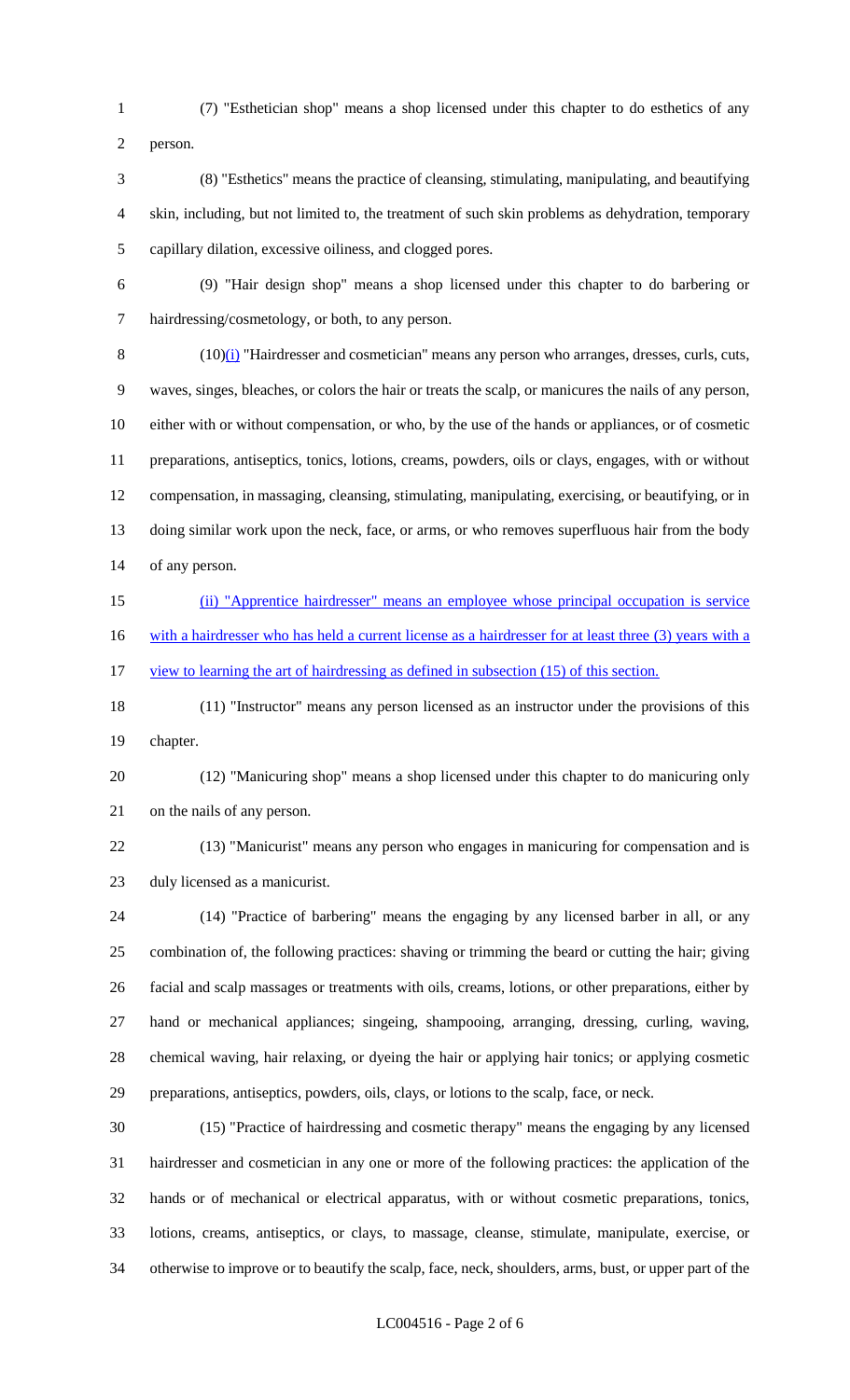body; or the manicuring of the nails of any person; or the removing of superfluous hair from the body of any person; or the arranging, dressing, curling, waving, weaving, cleansing, cutting, singeing, bleaching, coloring, or similarly treating the hair of any person. Provided, however, that the practice of hairdressing and cosmetic therapy shall not include natural hair braiding.

 (16) "Practice of manicuring" means the cutting, trimming, polishing, tinting, coloring, or cleansing the nails of any person.

 (17) "School" means a school approved under chapter 40 of title 16, as amended, devoted to the instruction in, and study of, the theory and practice of barbering, hairdressing, and cosmetic therapy, esthetics, and/or manicuring.

## **5-10-8. Issuance of licenses -- Qualifications of applicants.**

 (a) The division shall issue licenses to persons engaged in, or desiring to engage in, the practice of barbering, hairdressing and cosmetic therapy and/or manicuring or esthetics and for instructing in any approved school of barbering or hairdressing and cosmetic therapy and manicuring or esthetics; provided, that no license shall be issued to any person under this chapter unless the applicant for the license:

- (1) Is at least eighteen (18) years of age;
- (2) Is a citizen of the United States of America or has legal entry into the country;
- 18 (3) Is of good moral character;
- (4) Is a high school graduate or holds the equivalent or has twenty-five (25) or more years

of prior experience in the practice for which the license is sought;

(5) Has satisfactorily completed the course of instruction in an approved school of

22 barbering, hairdressing, and cosmetic therapy and/or manicuring or esthetics or completed a two (2) year apprenticeship with a licensed hairdresser as defined in § 5-10-1(10);

 (6) Has satisfactorily passed a written and a practical examination approved by the division to determine the fitness of the applicant to receive a license; and

 (7) Has complied with § 5-10-10 and any other qualifications that the division prescribes by regulation.

- (b) Notwithstanding the provision of subsection (a)(4), on and after July 1, 1997, an applicant seeking licensure as a barber must be a high school graduate or hold the equivalent combination of education and experience.
- (c) The division may license, on a case-by-case basis, with or without examination, any individual who has been licensed as an esthetician, barber, cosmetologist, electrologist, or manicurist under the laws of another state, which, in the opinion of the division, maintains a standard substantially equivalent to that of the state of Rhode Island.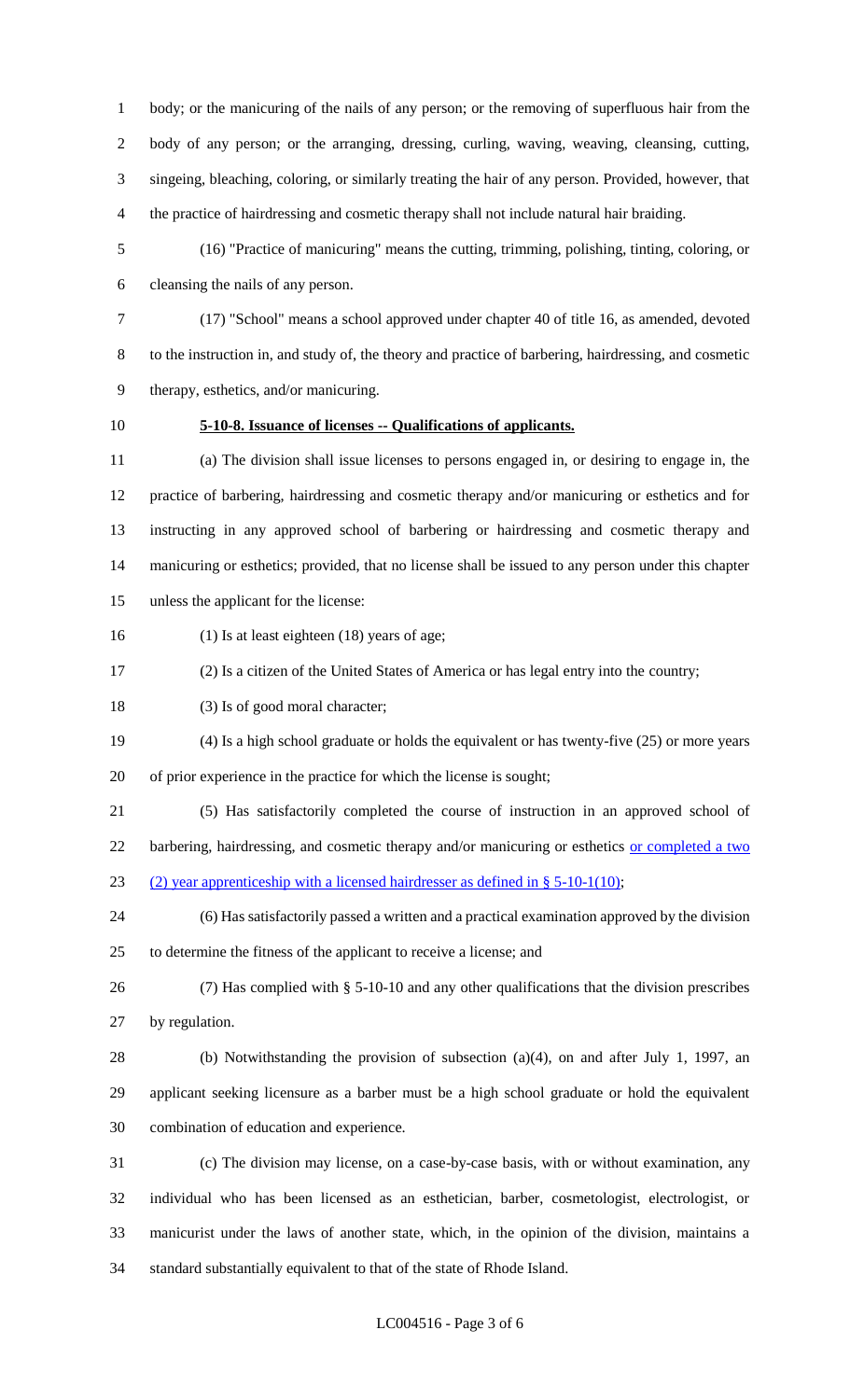## **5-10-9. Classes of licenses.**

 Licenses shall be divided into the following classes and shall be issued by the division to applicants for the licenses who have qualified for each class of license:

- (1) A "hairdresser's and cosmetician's license" shall be issued by the division to every applicant for the license who meets the requirements of § 5-10-8 and has completed a course of instruction in hairdressing and cosmetology consisting of not less than twelve hundred (1,200) hours of continuous study and practice.
- (i) Effective January 1, 2023, to obtain a hairdresser's license, a person must have possessed, for at least two (2) years prior to the filing of the application, a certificate of registration
- 10 in full force and effect from the department of health of the state specifying that person as a

11 registered, apprentice hairdresser. The application of that applicant shall be accompanied by an

- 12 affidavit, or affidavits, from his or her employer, or former employers, or other reasonably
- 13 satisfactory evidence showing that the applicant has been actually engaged in hairdressing as an
- 14 apprentice hairdresser in the state during those two (2) years.
- (2) An "instructor's license" shall be granted by the division to any applicant for the license who has held a hairdresser's and cosmetician's license, a barber's license, a manicurist's license, or an esthetician's license, issued under the laws of this state or another state, for at least the three (3)
- years preceding the date of application for an instructor's license and:
- (i) Meets the requirements of § 5-10-8;
- (ii) Has satisfactorily completed three hundred (300) hours of instruction in hairdressing and cosmetology, barber, manicurist, or esthetician teacher training approved by the division as prescribed by regulation;
- 
- (iii) Has satisfactorily passed a written and a practical examination approved by the division to determine the fitness of the applicant to receive an instructor's license;
- (iv) Has complied with § 5-10-10; and
- (v) Has complied with any other qualifications that the division prescribes by regulation.
- 
- 
- (3) A "manicurist license" shall be granted to any applicant for the license who meets the
- following qualifications:
- (i) Meets the requirements of § 5-10-8; and
- (ii) Has completed a course of instruction, consisting of not less than three hundred (300)
- hours of professional training in manicuring, in an approved school.
- (4) An "esthetician license" shall be granted to any applicant for the license who meets the
- following qualifications:
- (i) Meets the requirements of § 5-10-8;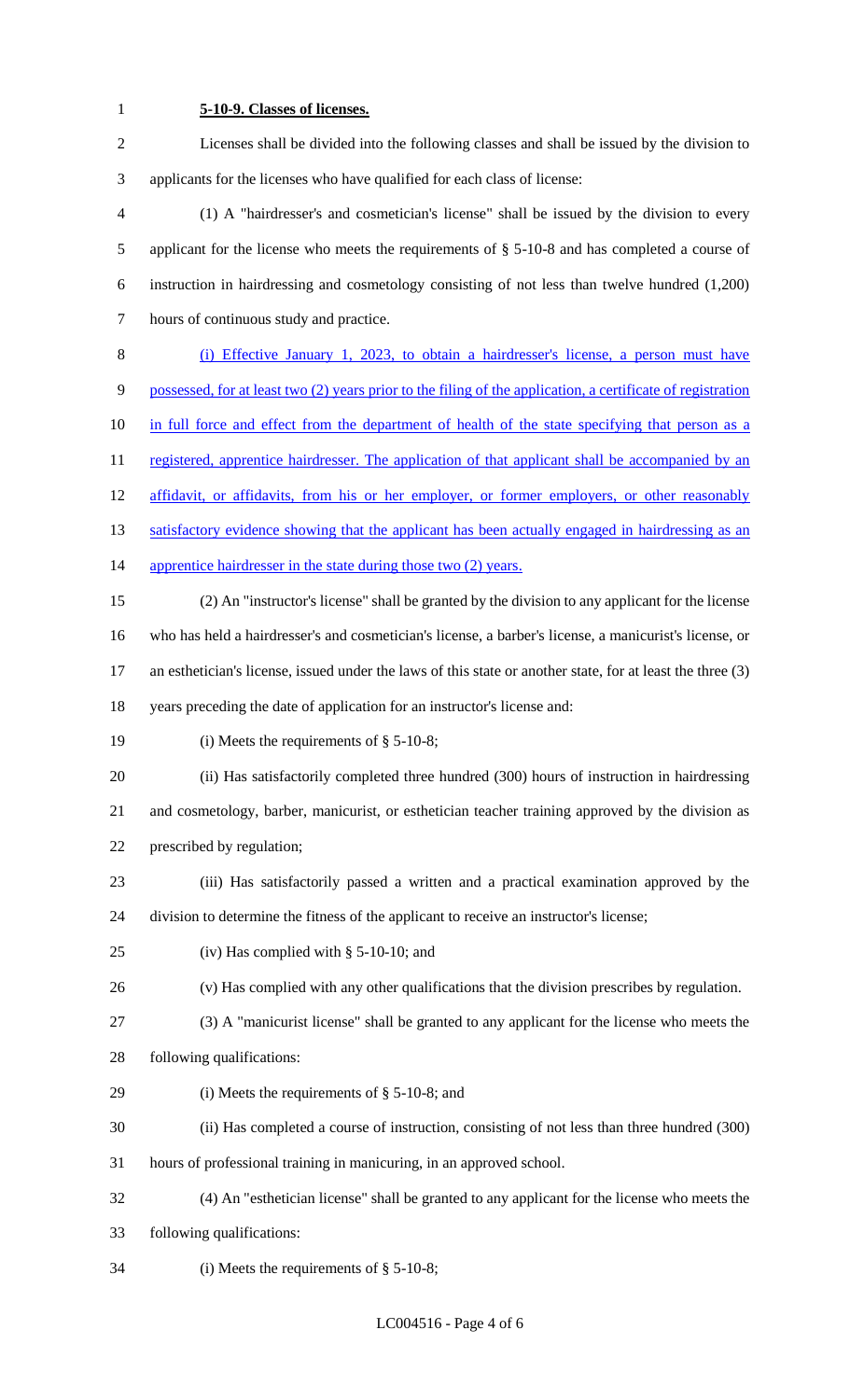(ii) Has completed a course of instruction in esthetics, consisting of not less than six 2 hundred (600) hours of continuous study and practice over a period of not less than four (4) months, in an approved school of hairdressing and cosmetology; and

 (iii) Any applicant who holds a diploma or certificate from a skin-care school, that is recognized as a skin-care school by the state or nation in which it is located, and meets the requirements of subsection (4)(i) of this section, shall be granted a license to practice esthetics; provided, that the skin-care school has a requirement that, in order to graduate from the school, a student must have completed a number of hours of instruction in the practice of skin care, which number is at least equal to the number of hours of instruction required by the division.

 (5) A "barber" license shall be issued by the division to every applicant for the license who meets the requirements of § 5-10-8 and:

 (i) Has completed a course of instruction in barbering consisting of not less than one thousand five hundred (1,500) hours of continuous study and practice in an approved school;

 (ii) Has possessed, for at least two (2) years prior to the filing of the application, a certificate of registration in full force and effect from the department of health of the state specifying that person as a registered, apprentice barber, and the application of that applicant is accompanied by an affidavit, or affidavits, from his or her employer, or former employers, or other reasonably satisfactory evidence showing that the applicant has been actually engaged in barbering as an apprentice barber in the state during those two (2) years; or

- (iii) A combination of barber school training and apprenticeship training as determined by
- the rules and regulations prescribed by the division.
- SECTION 2. This act shall take effect upon passage.

#### ======== LC004516

========